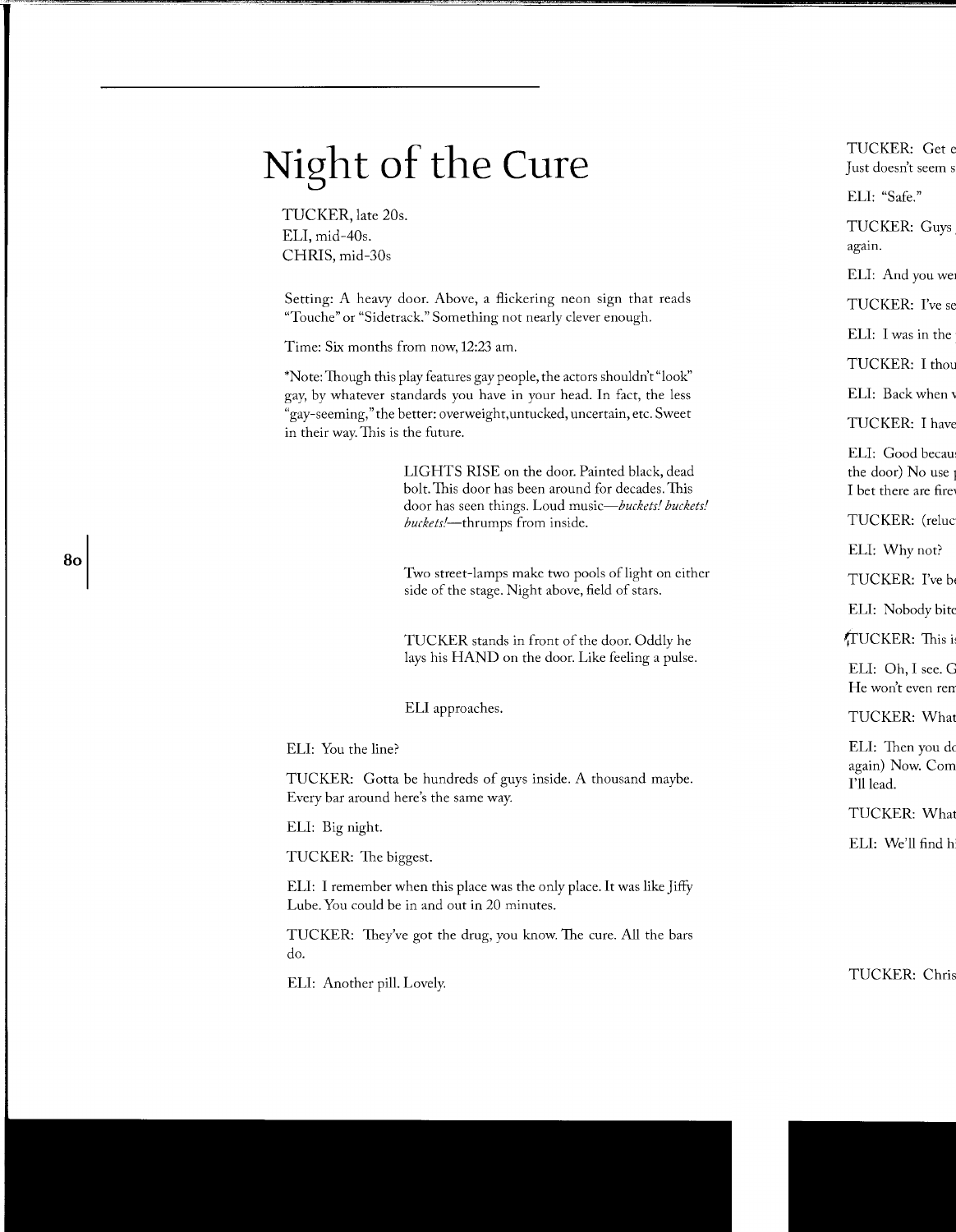TUCKER: Get everybody in one night. So the virus can't mutate. Just doesn't seem safe.

ELI: "Safe."

TUCKER: Guys go in, nobody comes out. It'll be the 1970s all over again.

ELI: And you were how old?

TUCKER: I've seen pictures.

ELI: I was in the pictures.

TUCKER: I thought I recognized you.

ELI: Back when we had sequins. You do remember sequins?

TUCKER: I have a bedazzler.

ELI: Good because for a moment I doubted. (beat, heading to open the door) No use putting it off. This is supposed to be a celebration. I bet there are fireworks.

TUCKER: (reluctant, unmoving) I can't.

ELI: Why not?

TUCKER: I've been standing out here for hours.

ELI: Nobody bites. Hard.

TUCKER: This is where we met. This was his place.

ELI: Oh, I see. Ghosts. Well, if he's here, he'll be happy to see you. He won't even remember what you did to him.

TUCKER: What if he feels nothing?

ELI: Then you don't even have to see him. (going to open the door again) Now. Come on. You're young enough to be my inner-child. I'll lead.

TUCKER: What if he's not even here? What if he's...

ELI: We'll find him. What was his name?

CHRIS kicks open the door and ENTERS, carrying two drinks in red plastic cups. He walks up to Tucker. (Chris does not see Eli. Eli does not see Chris.)

TUCKER: Chris.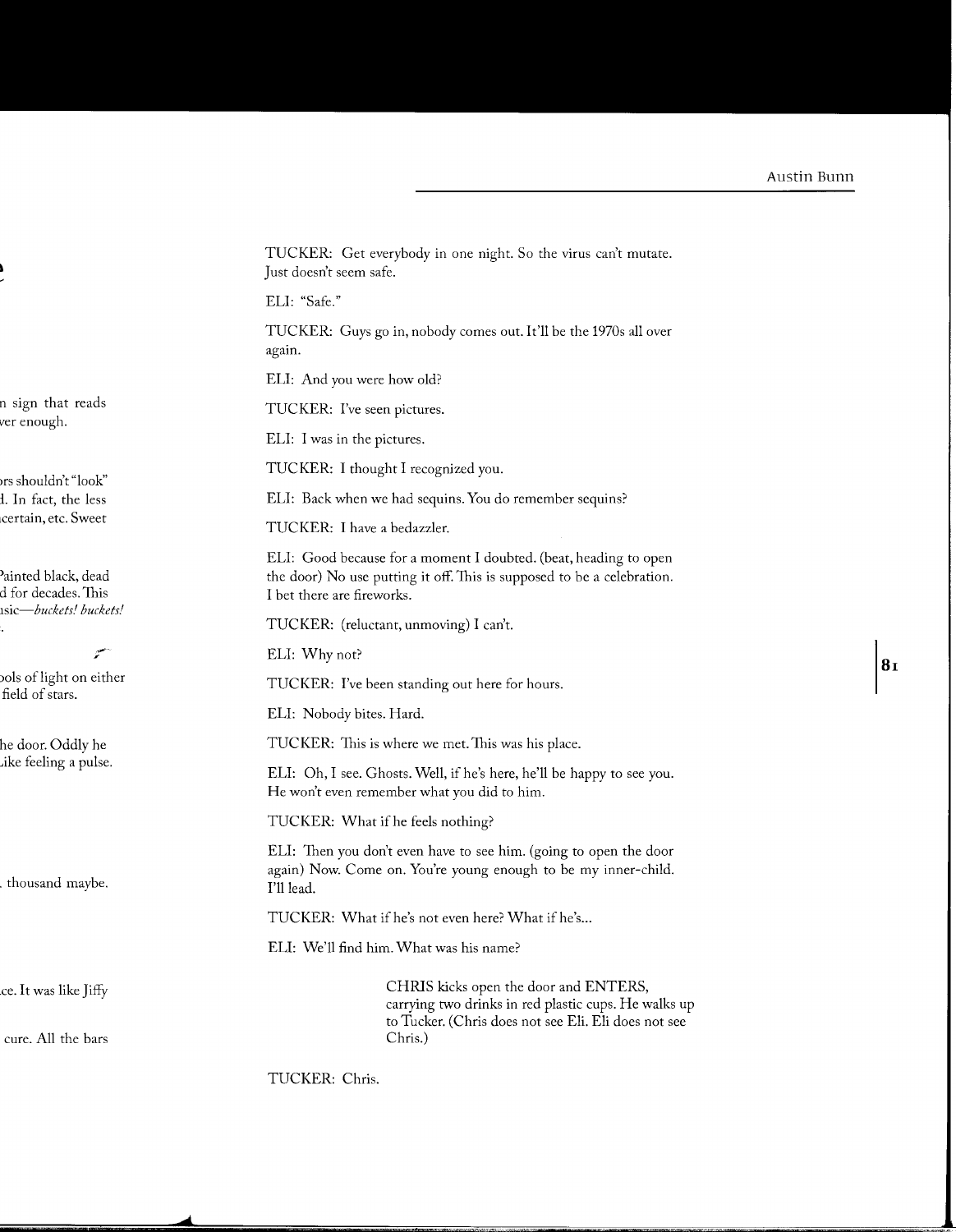CHRIS: (to Tucker) Hey I was wondering where you went.

ELI: (spooked) "Chris."

CHRIS: (to Tucker) I thought you vanished.

TUCKER: (to Chris) I didn't move.

ELI: You coming kid?

Tucker is silent, seeing only this memory.

CHRIS: Tucker, right? Tuck? That OK?

Eli: Suit yourself

82

Eli EXITS through the door.

Chris and Tucker on stage. The music raises in volume. The street-lamp light skitters about, like a club mirrorball. We're now INSIDE in the club. Chris and Tucker kinda shout at each other to be heard.

TUCKER: I wasn't sure you were coming back. When people tell me they're "getting a drink", they mean, "You have weird teeth and spit when you talk and goodbye."

CHRIS: You were wrong.

TUCKER: (avoiding his gaze, looking up) So... cargo netting.

CHRIS: Do you typically come into bars and look up?

TUCKER: I work at the planetarium. I'm better with up. (beat) Jerry Garcia's face lasered across the universe. That's me. I hate it actually.

CHRIS: I used to think stars were lonely. Out in the space, so far apart, some of them already gone. Just light, streaming out.

TUCKER: - oh yeah, they exhaust their hydrogen, we had a thing on that-

CHRIS: When I was a kid, I used to climb on the roof of our house to make sure each star got seen. One by one. Before they went dark.

TUCKER: That's beautiful.

CHRIS: "Beautiful." Nobody I know says that.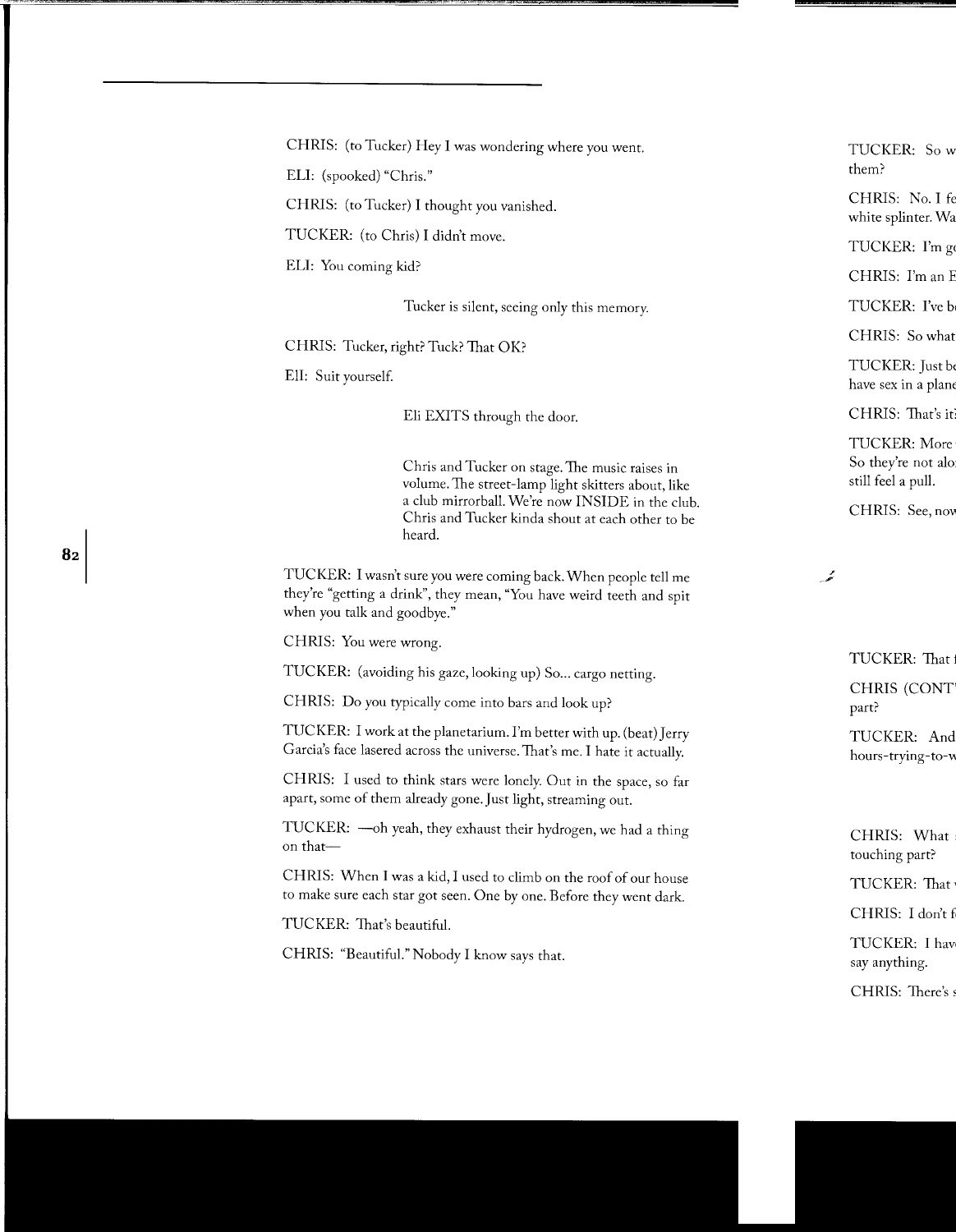TUCKER: So what happened? On the roof, did you get to all of them?

CHRIS: No. I fell. 24 feet to pavement. My forearm was a bright white splinter. Wanna see?

TUCKER: I'm goosy around blood n stuff.

CHRIS: I'm an EMT-my whole day is splinters.

TUCKER: I've been doing these fucking star-shows for two years.

CHRIS: So what have you learned?

TUCKER: Just because everybody's looking up doesn't mean you can have sex in a planetarium. People do, you know.

CHRIS: That's it? Two years?

TUCKER: More than half of stars are bound to other stars. By gravity. So they're not alone. Millions of miles of space between them, they still feel a pull.

CHRIS: See, now that's beautiful.

Chris LAYS his hand on Tucker's chest. (This should echo the hand motion we saw from Tucker in at the start.) This tenderness Tucker did not expect. The music vanishes. The lights CENTER on them.

TUCKER: That feels ... amazing.

CHRIS (CONT'D): Can we just skip the getting to know you part?

TUCKER: And the me-buying-you-a-book-and-spending-twohours-trying-to-write-the-inscription part?

Chris untucks Tucker's shirt.

CHRIS: What about the three-date minimum-before-recklesstouching part?

TUCKER: That was a part?

CHRIS: I don't feel like I have a lot of time.

TUCKER: I have weird teeth and I spit when I talk and you didn't say anything.

CHRIS: There's something you need to know.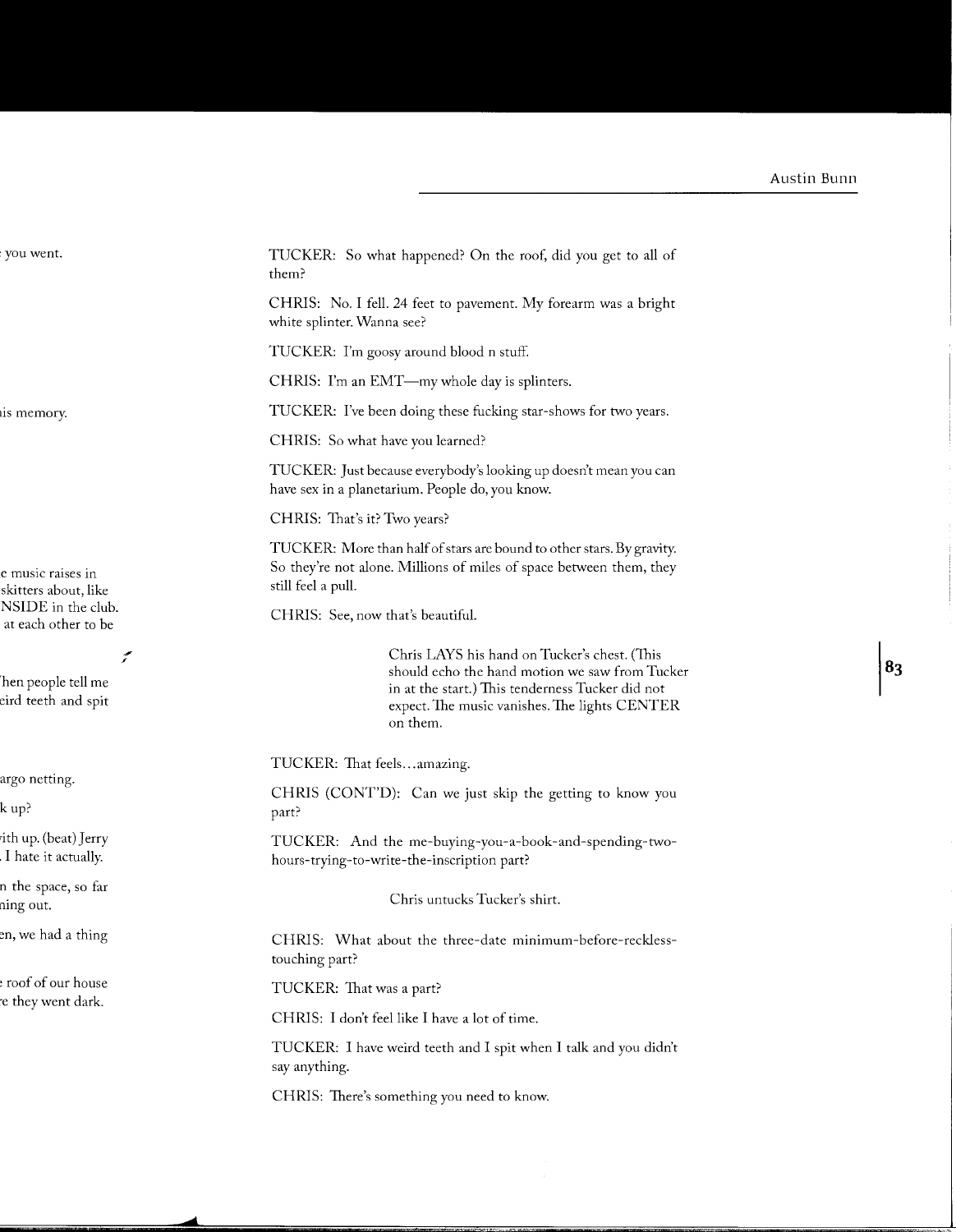TUCKER: (unbuttoning Chris's shirt) You have problems with intimacy. You have to have a piece of leather somewhere in the room at all times. I don't care. I'll work around. It's been a long time since I met someone, I mean someone I liked, like astronomically, and-

CHRIS: I'm positive.

Tucker FLINCHES.

Chris registers this, re-buttons his shirt. Total shift of mood.

TUCKER: I'm sorry. I didn't...

CHRIS: I see where this is going.

Chris slowly BACKS away from Tucker, heading off-stage, fading out...

TUCKER: You didn't give me a chance. Four years ago, you saw my fear and left, like light streaming away.

> The street-lights RETURN to position. Music returns behind the door. It's present time again.

TUCKER (CONT'D): I felt a pull then that I haven't felt since. There's time now, isn't there. More time.

> Tucker goes to lay his hand on the door, except he GRABS the knobs and opens it. He enters.

As soon as it shuts, Eli RE-ENTERS the stage through the door. Two pills in hand.

ELI: OK kid, it took some legwork but I got us two of them. They're giant horse pills actually-

(sees Tucker is missing. Disappointment.)

Chris ENTERS, stage-left.

ELI (CONT'D): ... You.

CHRlS: You can't get rid of me.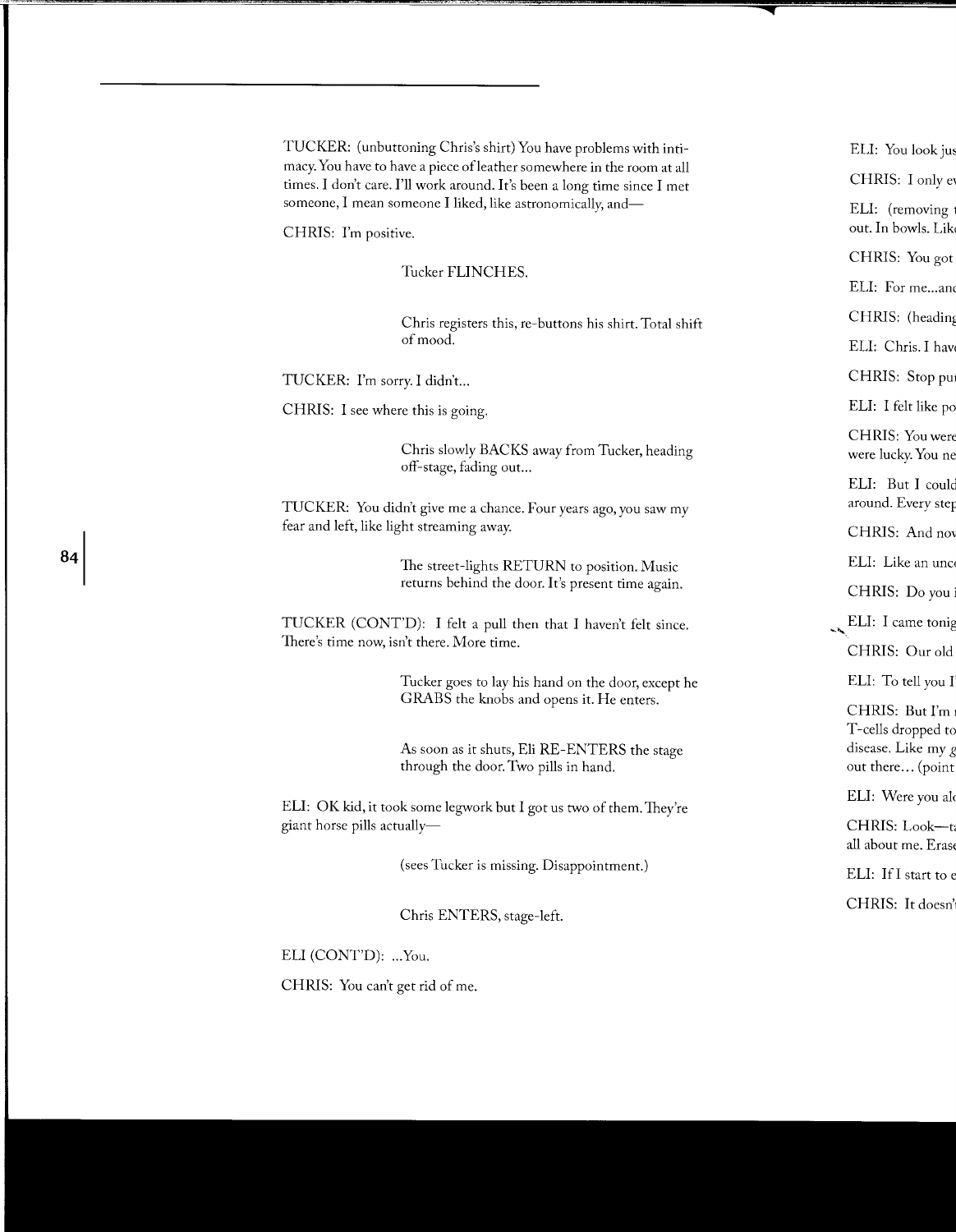ELI: You look just like the last time I saw you.

CHRIS: I only ever had one good outfit. What do you have?

ELI: (removing two gleaming, white PILLS) They're giving them out. In bowls. Like dinner mints.

CHRIS: You got two.

ELI: For me...and a friend.

CHRIS: (heading to the door) Good for you.

ELI: Chris. I haven't been with anyone since. Us.

CHRIS: Stop punishing yourself. It's boring.

ELI: I felt like poison.

CHRIS: You were poison. That's how the disease worked. Except you were lucky. You never got sick.

ELI: But I couldn't touch anyone. I was a plate of glass, walking around. Every step sent up a crack.

CHRIS: And now?

ELI: Like an uncomfortable old chair no one uses. The last of a set.

CHRIS: Do you interior decorate all your feelings?

ELI: I came tonight to find you.

CHRIS: Our old place. Can't believe it's still standing.

ELI: To tell you I'm sorry.

CHRIS: But I'm not here, kiddo. I'm not anywhere. I didn't make it. T -cells dropped to zero and hung out. You know what got me? Liver disease. Like my *grandfather.* (beat) So your little apology? Beam it out there... (point into the night)

ELI: Were you alone when it happened? Did you have anybody?

CHRIS: Look-take your little cure and do me the favor of forgetting all about me. Erase your guilt, the ghosts, erase me.

ELI: Ifl start to erase where does it stop?

CHRIS: It doesn't.

Bang: Tucker RE-ENTERS through the door, back outside. Sweaty. He carries two sparklers.

This time, Tucker doesn't see Chris.